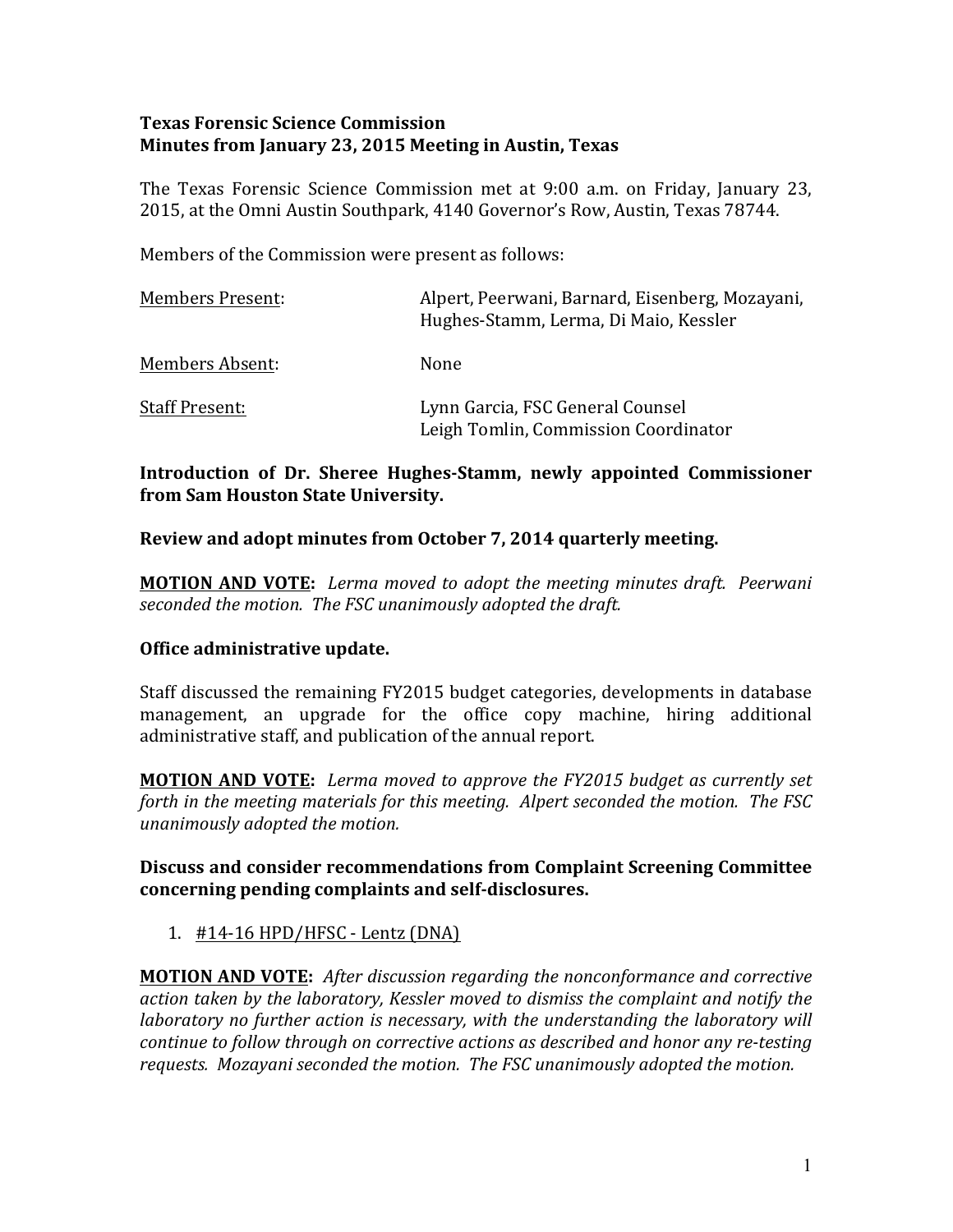2. #14-21 Department of Public Safety – El Paso (Controlled Substance)

**MOTION AND VOTE:** After deliberation including a presentation by DPS on the *nonconformance and related corrective action taken, Eisenberg moved to dismiss the complaint and notify the laboratory no further action is necessary at this time.* Commissioners requested a copy of any information submitted to ASCLD/LAB regarding the matter. Mozayani seconded the motion. The FSC unanimously adopted *the motion.* 

3. #14-22 Bowman NMS (Toxicology)

**MOTION AND VOTE:** After discussion regarding the main elements of the complaint *including the interaction between the autopsy results and toxicology performed,* Lerma moved to table the complaint until the Commission's April 2015 meeting pending Dr. Barnard's review of a response received from the laboratory. Peerwani *seconded the motion. The FSC unanimously adopted the motion.* 

# 4. #15-01 Dean – Orchid Cellmark Laboratories (DNA Testing)

**MOTION AND VOTE:** Barnard moved to dismiss the complaint, because the *complaint contains no allegation of negligence or misconduct related to a forensic analysis and to send a letter to the complainant directing him to the various innocence clinics* in Texas. Alpert seconded the motion. The FSC unanimously adopted the *motion.* 

# Update on arson case review and implementation of recommendations.

Nick Vilbas (Executive Director of the Innocence Project of Texas) provided an update on the ongoing arson case review.

**Collin County Fire & Arson Investigation Association - Fire Death Investigations/Post Blast: "Positive Identification of Burned Remains: Resources for Investigators" - program feedback and resources necessary for 2015 program.**

**MOTION AND VOTE:** After extensive discussion with Steve Seddig, the program sponsor, Lerma moved to approve \$10,0000 to fund the fire death investigation *development hosted by CCF&AIA, contingent upon the approval of a written proposal* and budget from the agency which will be reviewed by Di Maio and Peerwani before funds are released. Peerwani seconded the motion. The FSC unanimously adopted the *motion.*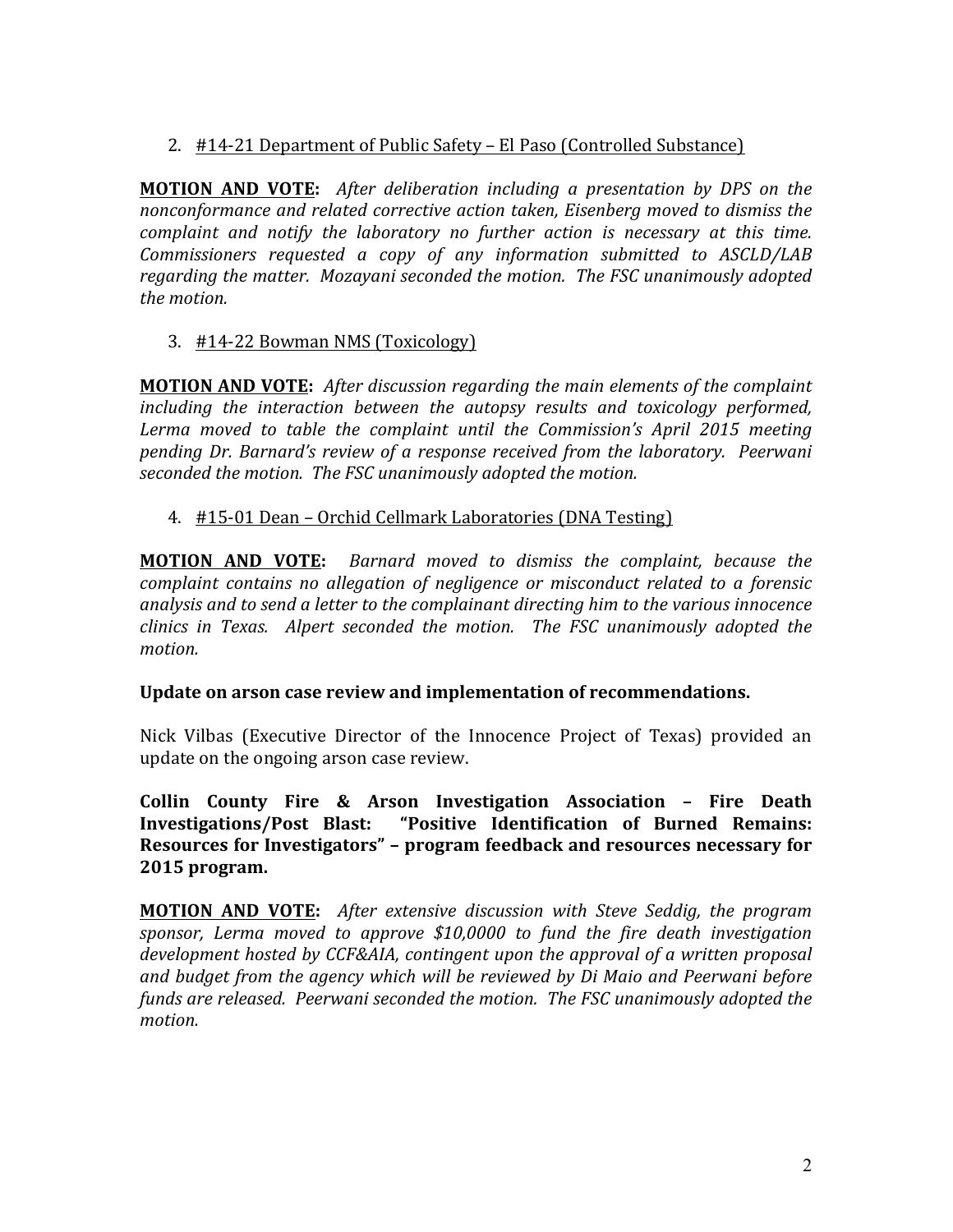# **Update from Hair Microscopy Panel.**

Garcia, Lind and Vilbas provided an update to the Commission regarding the status of the hair microscopy review and the panel's request for a change to the review process flow chart to eliminate the "significance" analysis by the Innocence Project of Texas.

**MOTION AND VOTE:** After discussion, *Alpert moved to approve a revised flow chart* drafted by the Hair Microscopy Review Team. Eisenberg seconded the motion. The *FSC* unanimously adopted the motion.

**MOTION AND VOTE:** Peerwani moved to appoint Eisenberg Chair of the FSC's Hair *Microscopy Panel. Alpert seconded the motion. The FSC unanimously adopted the motion.*

# **Update on Texas Department of Public Safety ("DPS") Houston regional crime** laboratory self-disclosure #12-06, including latest re-test results from DPS.

Garcia provided an update from the DPS Houston regional crime laboratory's latest re-testing results provided by the laboratory. No additional nonconformances were identified during the last quarterly period.

# **Update from Blazek (SWIFS – Firearms/Tool Marks) #14-08 investigative panel.**

Panel members reported they contracted for the services of firearms/tool marks expert John Murdock to assist in the investigation and are awaiting his findings. Relevant physical and documentary evidence has been provided to Mr. Murdock by SWIFS and the Grimes County DA's office. A report from Mr. Murdock is expected by the next quarterly meeting.

# Update from IFL (Firearms/Tool Marks) #14-07 investigative panel.

Panel members reported they contracted for the services of firearms/tool marks expert John Murdock to assist in the investigation and are awaiting his findings. Relevant documentary evidence has been provided to Mr. Murdock by IFL. A report from Mr. Murdock is expected by the next quarterly meeting.

# Update from Bell County (Digital Video Evidence) #14-1 investigative panel.

Panel members reported they contracted for the services of digital forensics expert Grant Fredericks to review the case materials and report his findings. Relevant video evidence has been transferred to Mr. Fredericks by the Bell County DA's office. Members will discuss the expert's findings at its next quarterly meeting.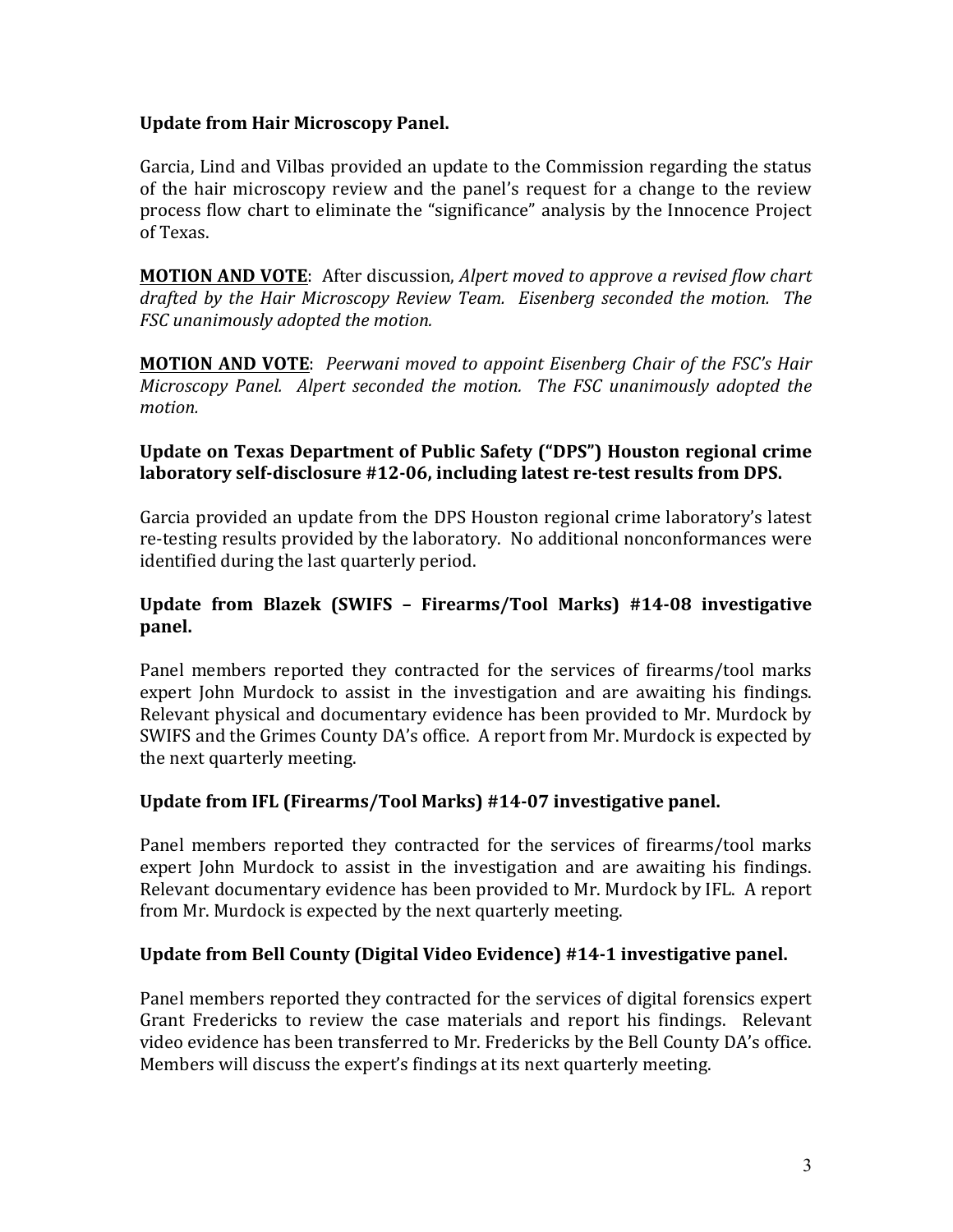# Update from forensic development committee.

Garcia discussed several forensic development items, including:

- a. Status of Blackboard-based forensic training programs in collaboration with New York Office of Forensic Services and SHSU;
- b. Status of scenario-based ethics training program;
- c. Development of Michael Morton/*Brady* training project with TCJIU;
- d. Need for root cause analysis training as addition to online course offering;
- e. Update on Foresight support for Texas laboratories:
- f. Upcoming AAFS meeting in Orlando; and
- g. Upcoming ASCLD meeting in Washington.

**MOTION AND VOTE:** Alpert moved to elect Sheree Hughes-Stamm to the forensic development committee. Lerma seconded the motion. The FSC unanimously adopted *the motion.*

**MOTION AND VOTE:** Barnard moved to approve \$20,000 in Commission funds to support a specialized hair/fiber training program for Texas laboratory employees *given by Microtrace. Lerma seconded the motion. The FSC unanimously adopted the motion.*

# Discussion of certification/licensure initiative and legislative developments **regarding same.**

Members discussed proposed bill for certification/licensure of forensic examiners in Texas.

# Discussion of other potential legislative issues on horizon impacting the Commission, including "Office of Forensic Writs" bill and possible change to **Commission's administrative attachment.**

Members discussed legislative issues, including the formation of an Office of Forensic Writs and possible changes to the Commission's administrative attachment to Sam Houston State University.

# **Development of guidance for judges and lawyers on forensic discovery issues in collaboration with Judge Hervey.**

Pat Johnson addressed the Commission on guidelines for judges and lawyers on forensic discovery issues in DUI and other toxicology and/or blood alcohol related cases.

# **Report from Texas Association of Crime Laboratory Directors Association President Bill Gibbens on the organization's January 22, 2015 meeting.**